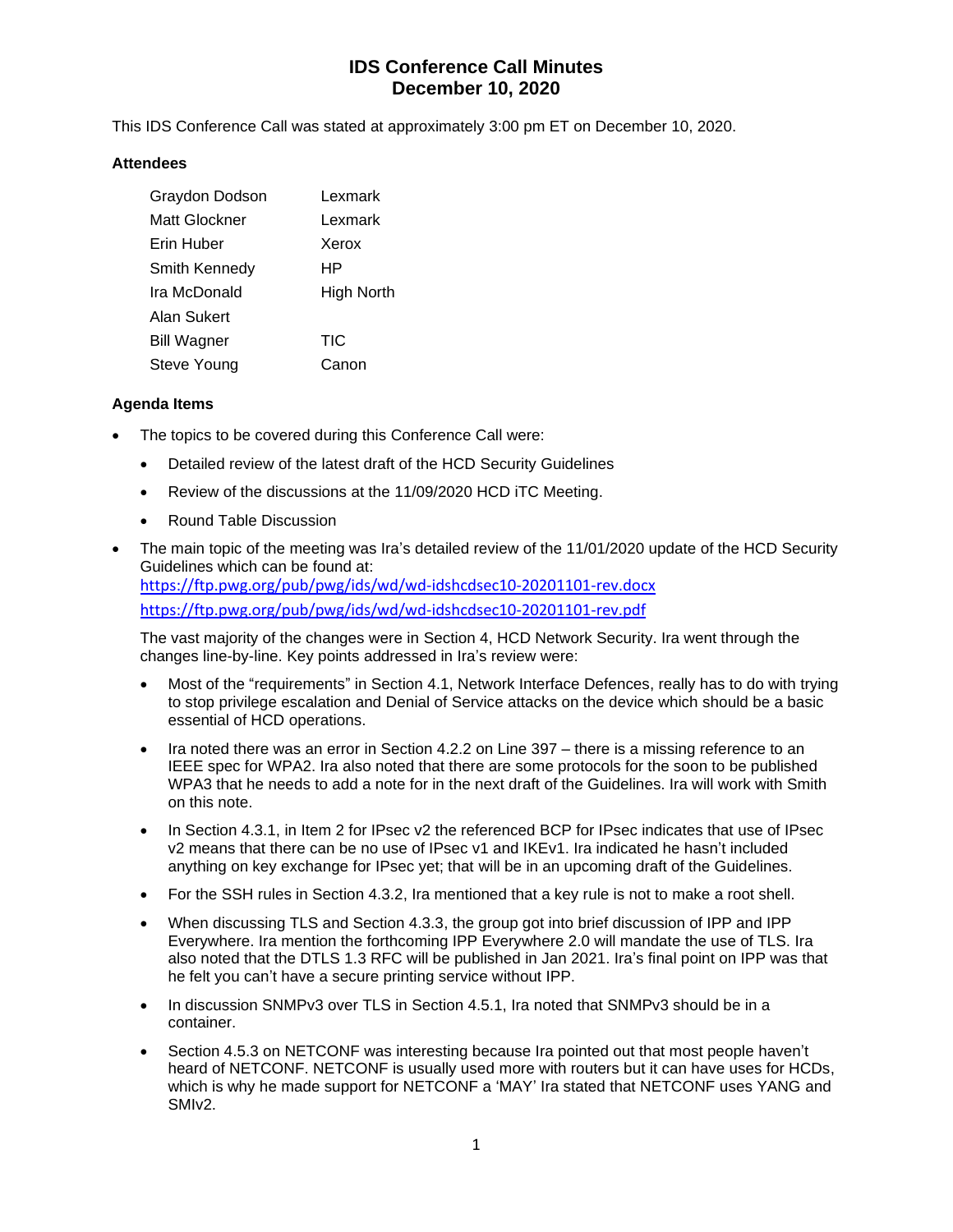## **IDS Conference Call Minutes December 10, 2020**

- Ira stated that one of his philosophies in writing the Guidelines is to avoid a discussion of classes of HCDs and instead talk about HCDs in general.
- Ira indicated that he will next work on Section 6, HCD System Architecture, but gave no indication when the next draft might be available.
- We did get into a brief discussion at the end of Ira's talk about what were the intended audience and intended use of the HCD Security Guidelines, but went too far into that discussion.
- Al next reviewed what was discussed at the Hardcopy Device (HCD) international Technical Committee (iTC) meetings since the last IDS Conference Call on November  $12<sup>th</sup>$ . The key points discussed at these meetings were:
	- The majority of these meetings were used to review comments against the second draft of the HCD collaborative Protection Profile (cPP). There were 15 new comments against the second HCD cPP draft. Some of the key comments/issues that came up during the review of these 15 comments were
		- One of the comments identified a problem that the cPP author was having with referencing Section numbers. The problem was the current method used was causing the references to change with each draft, thus causing the references in the PDF versions to be incorrect. Al worked with Brain Wood, the Chair of the CCUF Tools Working Group, who came up with a solution to the problem so now the referencing doesn't change and is correct each time.
		- A major missing item that the HCD iTC forgot was that per the iTC development process we have to create and get approved the Security Problem Definition (SPD), which is Section 4 of the cPP. We hadn't done that yet, so the HCD cPP author created a standalone SPD document from the latest HCD cPP draft which has been sent out for internal iTC review before being sent out for public review.
		- Along those lines, there were a couple of comments pointing out areas where the HCD cPP draft did not match the Essential Security Requirements (ESR) document, which is the main document approved by the Common Criteria Development Board that drives what the HCD cPP must contain. It is very important that the HCD cPP is consistent with the ESR, so the next draft of the HCD cPP and the SPD will have to address these inconsistencies with the ESR.
		- The Network Subgroup (SG) of the HCD iTC is in the process of reviewing the SFRs and Assurance Activities of the four secure protocols (IPsec, TLS, SSH and HTTPS) with the goal of synching up with the Network Device (ND) cPP v2.2e and ND Supporting Document (SD) v2.2. To date, the Network SG has recommended that the SFRs and Assurance Activities for the HTTP and IPsec protocols and the TLS SFRs be replaced in the HCD cPP and SD by the corresponding HTTP and IPsec SFRs and Assurance Activities from the ND cPP and SD. That has been formally proposed to the full iTC via comments against the latest HCD cPP draft and is now under review by iTC members.
		- At the last HCD iTC meeting on December  $7<sup>th</sup>$  Al brought up the point that a key requirement from the ESR that so far has not been addressed in an HCD cPP or HCD SD draft is the requirement "The HCD shall verify the hardware-anchored integrity of firmware/software, including initial boot, operating system, and applications." A subteam led by Jerry Colunga and Ira was tasked by Kwangwoo Lee, the HCD iTC Chair, at the meeting to address this oversight.

Al noted at this meeting that there was one other set of requirements that he felt had to be added to the HCD cPP/SD from the ND cPP/SD – NTP because it is so heavily used to set the time for HCDs.

• Round Table: There was no round table discussion at this meeting.

#### **Actions:** None